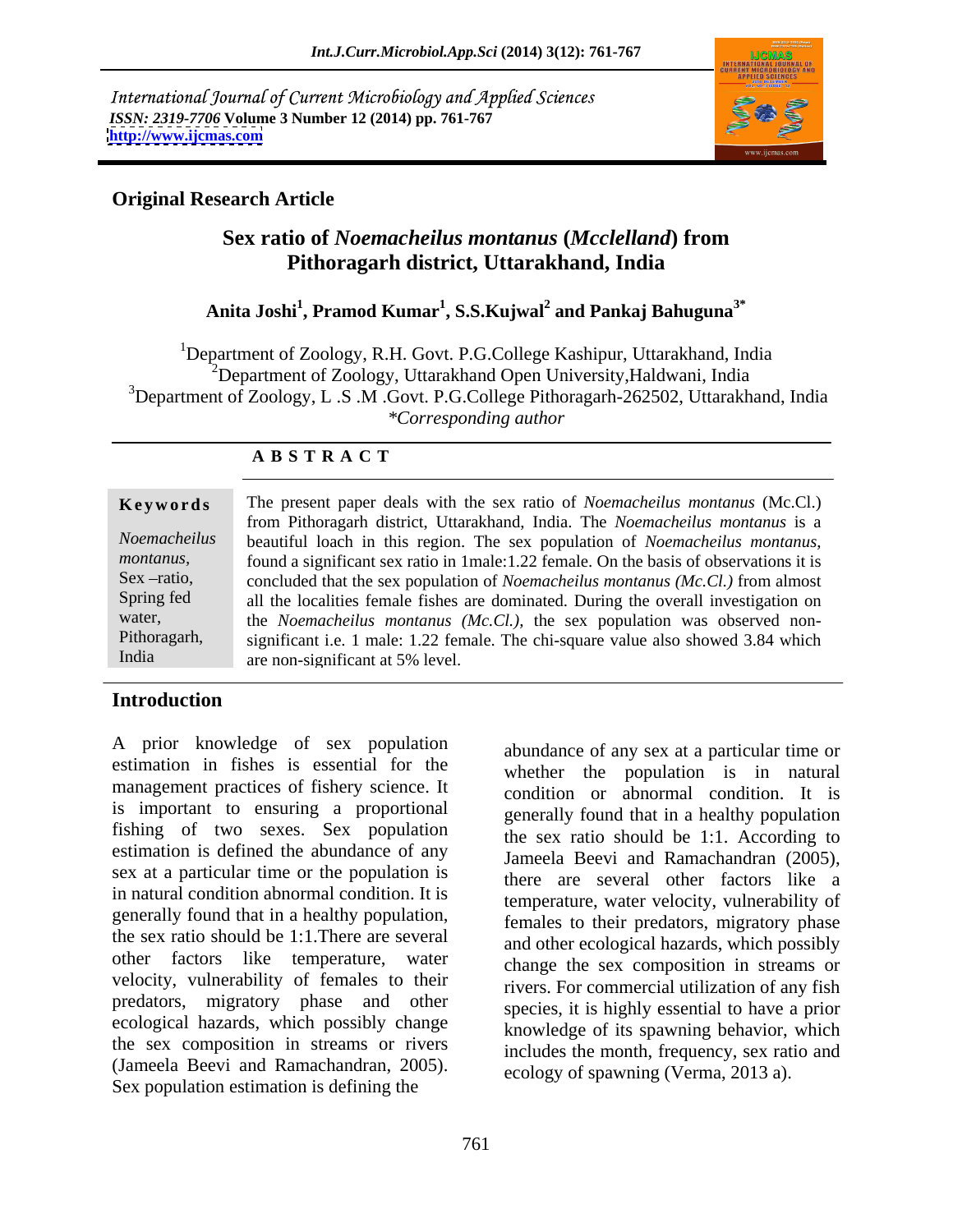Many ichthyologists have worked on the Wherefishes breeding biology, sex ratio and other aspects of different fishes biology (Sobhana  $\chi^2$  = chi-square, and Nair, 1976; Pathani, 2000; Johal and Negi, 2000; Dobriyal et al., 2004; Kumar et.al, 2006; Pawar and Mani, 2006; Bahuguna et.al, 2007; Shendge and Mani, 2009 and Bahuguna et.al, 2009, 2010a, b, c; Bahuguna and Kumar, 2011; Bahuguna **Result and Discussion** et.al., 2011, Krishan et.al., 2012, Verma, with earlier studies and is dealing with sex-ratio of *Noemacheilus montanus* is population sex ratio status of *Noemacheilus*  species is being studied from Pithoragarh district, Uttarakhand, India. The same was observed and maximum values were

730 to 750 meters. The Rai spring fed stream is the tributary of river Kali in the wise, varied from a maximum in summer upland of Kumaun Himalayan (Map-1), as season  $(1\text{A}:1.66\text{A})$  and minimum in winter an exceedingly diversified climate and natural aqua-resources (Verma, 2014). The 1male:1.22 female Noemacheilus montanus fishes were collected from Rai stream for a during the course of study. The estimation September 2013. These fish were caught by means of traditional fishing gear hand

After taking morphometric measurements, the fish was preserved in 5% formalin for further study. The total length and weight of measured within a fortnight of collection. A total of 231 specimens were collected (104 calculated for entire period of study and its significance was tested by Chi-square test Where-

 $z = \text{chi-square}$ ,

 $Q =$  observed value.

 $E =$  expected value.

# **Result and Discussion**

2013 b). The present study is in continuation The monthly variations in the population montanus. This is for the first time this is 3.8mm and maximum length 9.2mm of **Materials and Methods** (1male:2.08female) and minimum ratio was The present sampling site area study was (1male:1female). The seasonal and pooled conducted on the hill stream Rai in latitude data indicated variations in the sex ratio of 29º36´ N - 80º12´ E at an elevation of about *Noemacheilus montanus* are presented in the Central and Kumaun Himalaya is a region of season  $(1.05\textcircled{3}:1.00\textcircled{2})$ . The total pooled data period of two year during October 2011 to of sex population both in male and female picking and scoop. **pooled** data. In the month of June there were sex-ratio of *Noemacheilus montanus* showed in the table 1. The minimum length the fish respectively. Month wise sex ratio was observed and maximum values were found in the month of June (1male:2.08female) and minimum ratio was found in the month of August table 2. The sex population observed season wise, varied from a maximum in summer season (1 $\circ$ :1.66 $\circ$ ) and minimum in winter showed average sex population status 1male:1.22 female *Noemacheilus montanus* during the course of study. The estimation showed non significantly at 5% level of significance in the months, season and in the significant differences in the ratio of male and female fish (1male:2.08female).

fish was recorded in fresh condition. the studies on the sex composition status However, the other parameters were estimation have their own significance are males and 127 females). Sex-ratio was various size-groups and thus we can get  $(x<sup>2</sup>)$ . Holcik et.al, (1988) stated theoretically, the  $/E.$ Chacko and Ganapati (1949) suggested that helpful in detecting differential fishing, if any, in different periods of the year in the informality about the abundance of the sex at a particular time or throughout the year. expected composition of males to females is

 $\mathcal{L}^2 = (O - E)^2 / E$ .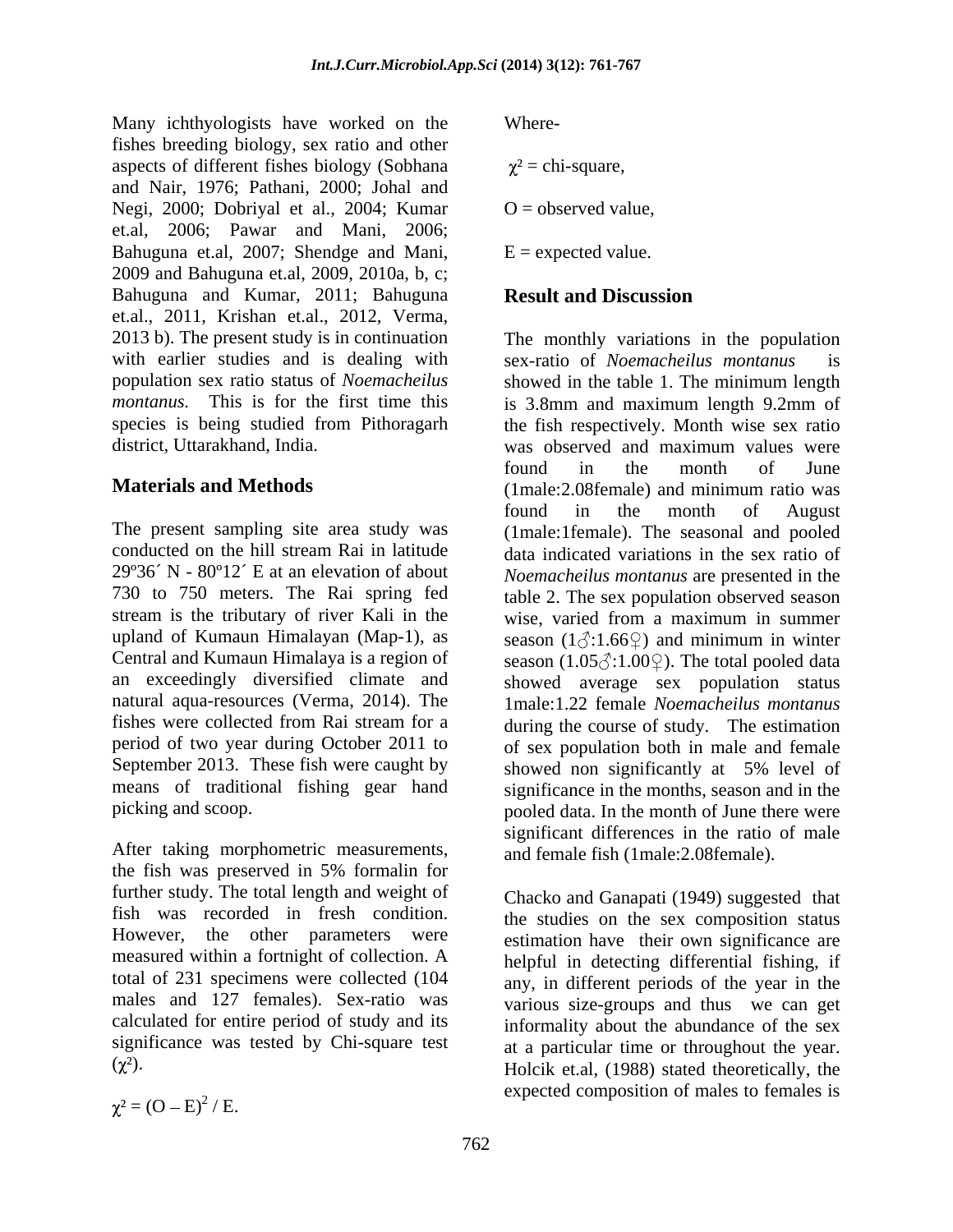(Mc.Cl.) from the Kalapani spring fed

*Tor putitora* in Alaknanda and Nayar rivers 2003). The sex ratio of *Puntius vittatus was* during the spawning season only. Sobhana 1male: 2 female reported by Jameela Beevi and Nair (1976), during the course of their study on *Puntius sarana subnasutus* district (Kerala). The male: female ratio was calculated the sex composition was 1:2. The 1.1.15 in *Cirrihina reba* calculated by sex-composition of *Labeo cylindricus* was found female dominated at 1male:1.63 hydroelectric dam in central Mozambique,

a hydroelectric dam in central Mozambique, South Africa (Wely and Booth, 1999). The sex composition of ninu *Labeo victorianus* from Kagera and Sio River, Uganda. Sex ratios in the months of February (2Male:1.00 Female), May (1.84 Male: 1.00 Dobriyal et. al, (2004) found the sex ratio of Female) and August (2.67 Male:1.00 1male : 1.028 female during their study on Female) samples from the Kagera River<br>were male dominated, and rest of the year<br>Mandakini that the population ratio is very were male dominated, and rest of the year Mandakini that the population ratio is very did not deviate significantly. In the Sio close to natural. The sex ratio of *Puntius*  River population, there were no male or female biased sex ratios. The significantly Jameela Beevi and Ramachandran (2005) higher male sex ratio in February and August in Kagera River suggests that a sex

1:1. The present study showed 1male:1.22 specific upstream migration of males ahead female sex status in *Noemacheilus montanus*  of females prior to spawning occurred. No stream which is non-significant. Female) was observed in Sio River population, which might imply no sex<br>Nautiyal (1984) observed 1: 7 sex- ratio of specific upstream migration (Rutaisire, difference in sex ratio (1.15 Male:1.00 population, which might imply no sex specific upstream migration (Rutaisire, and Ramachandran (2005) from Ernakulam Shendge and Mani (2009).

females in the Lake of Chicamba, a The seasonal change in different physico- South Africa. (Wely and Booth, 1999). system of Kumaun Himalaya (Verma, 2013 Dobriyal et. al, (2000) indicated the sex ratio c). These changes affect fish biology by of *Tor chilinoides,* in which male and female various ways. Rutaisire (2003) studied the differ significantly with ratio of 1: 3.1. Johal sex composition of ninu *Labeo victorianus* et.al, (2000) reported male and female ratio from Kagera and Sio River, Uganda. Sex 1:4.9 from Gobindsagar population. The 1 ratios in the months of February (2 male: 4.64 female sex ratio in *Tor putitora* Male:1.00Female), May (1.84Male: 1.00 from the pong reservoir observed by Johal Female) and August (2.67 Male:1.00 and Negi (2003) and suggested abnormal Female) samples from the Kagera River sex ratio. were male dominated, and rest of the year Sobhana and Nair (1976), during the course River population, there were no male or of their study on *Puntius sarana subnasutus* female biased sex ratios. The significantly calculated the sex composition was 1:2. The higher male sex ratio in February and sex-composition of *Labeo cylindricus* was August in Kagera River suggests that a sex found female dominated at specificupstream migration of males ahead 1male:1.63females in the Lake of Chicamba, of females prior to spawning occurred. No chemical parameters is in the all major river did not deviate significantly. In the Sio difference in sex ratio (1.15 Male:1.00 Female) was observed in Sio River population, which might imply no sex specific upstream migration.

> *Crossocheilus latius latius* from the river *vittatus was* 1male: 2 female reported by from Ernakulam district (Kerala).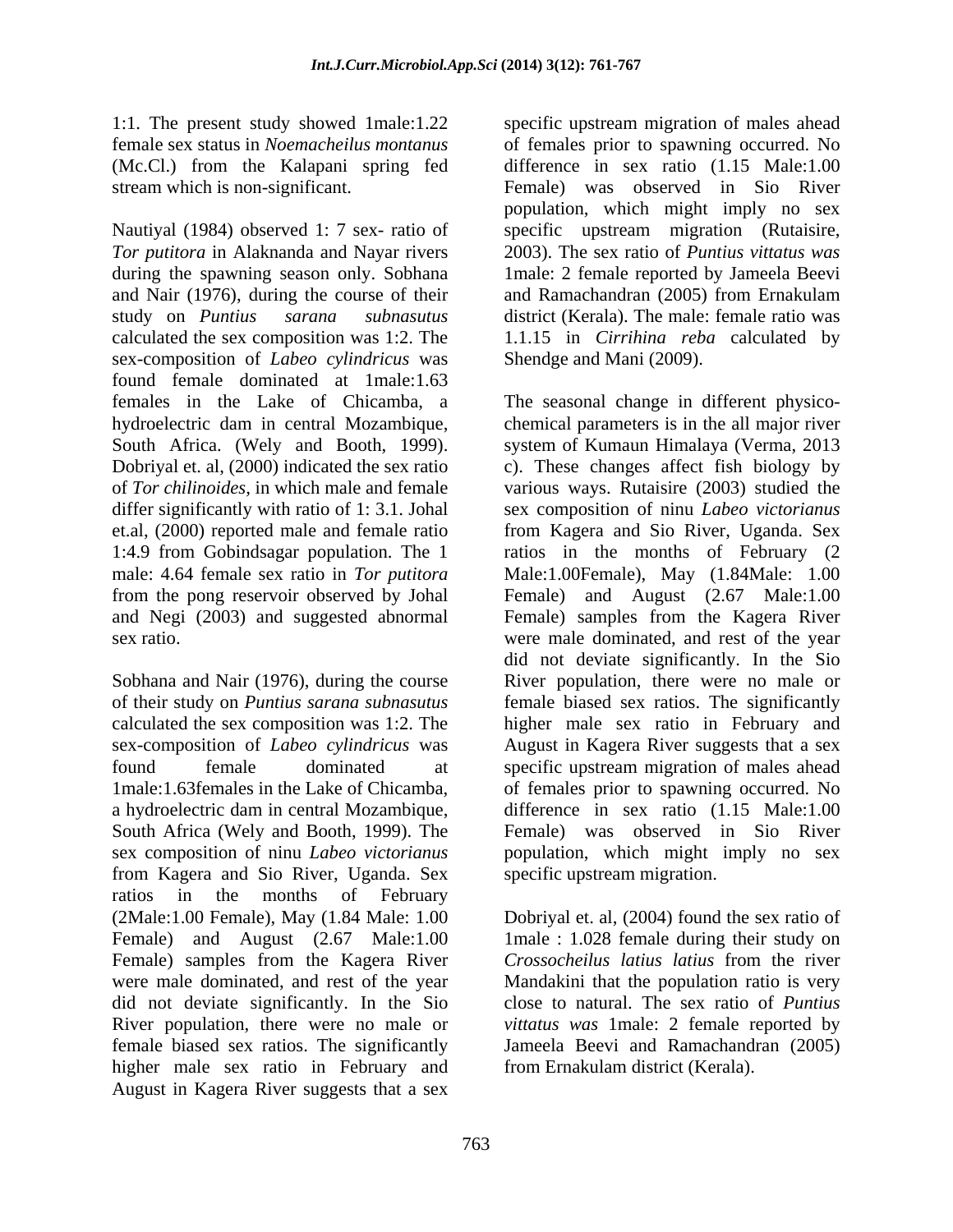| Month         |                                           |                            | Total   Male   Female   Male%             |       | Female% | Retio    |        |       | Remarks   |
|---------------|-------------------------------------------|----------------------------|-------------------------------------------|-------|---------|----------|--------|-------|-----------|
|               |                                           |                            |                                           |       |         | Male     | Female |       |           |
|               |                                           |                            |                                           |       |         |          |        |       |           |
| October       |                                           | 08                         | 09                                        | 47.00 | 52.94   | 1.00     | 1.14   | 0.058 | <b>NS</b> |
| November      | $\sim$ $\sim$<br>$\overline{\phantom{m}}$ | 13                         | 12                                        | 52.00 | 48.00   | 1.08     | 1.00   | 0.040 | <b>NS</b> |
| December      |                                           | 10                         | 06                                        | 62.50 | 37.50   | 1.66     | 1.00   | 1.000 | <b>NS</b> |
| January       |                                           | 07                         | $U$ <sup>+</sup>                          | 63.63 | 36.36   | 1.75     | 1.00   | 0.818 | <b>NS</b> |
| February      |                                           | 04                         | 10                                        | 28.57 | 71.42   | 1.00     | 2.50   | 2.571 | <b>NS</b> |
| March         |                                           | 06                         | $\Omega$<br>U4                            | 60.00 | 40.00   | 1.50     | 1.00   | 0.400 | <b>NS</b> |
| April         | $\bigcap$<br>$\overline{\phantom{m}}$     | 12 <sub>1</sub><br>$\perp$ | 10                                        | 54.54 | 45.45   | 1.20     | 1.00   | 0.181 | <b>NS</b> |
| May           |                                           | 09                         | 10                                        | 47.36 | 52.63   | 1.00     | 1.11   | 0.052 | <b>NS</b> |
| June          |                                           | $1^{\circ}$<br>$\perp$     | $\cap$ $\subset$<br>ل کے                  | 32.43 | 67.37   | 1.00     | 2.08   | 4.567 |           |
| <b>July</b>   | $\bigcap$ $\bigcap$<br>.34                | $1^{\circ}$<br>$\perp$     | $\mathcal{D}$<br>$\overline{\mathcal{L}}$ | 35.29 | 64.70   | $1.00\,$ | 1.83   | 2.941 | <b>NS</b> |
| <b>August</b> |                                           | 05                         | 05                                        | 50.00 | 50.00   | 1.00     | 1.00   | 0.000 | <b>NS</b> |
| September     |                                           |                            | 10                                        | 37.5  | 62.5    | 1.00     | 1.66   | .000  | <b>NS</b> |

**Table.1** Monthly variations in the sex ratio of Rai- stream *Noemacheilus montanus* (Mc.Cl.)

 $\chi^2$  Values are not significant at either level (d.f.1.on p= 0.05 in 3.84); M=Male, F=Female, S=Significant, NS= Non significant

| Table.2<br>variations in<br>stream<br>Rai<br>00V<br>$\frac{1}{2}$ W1 Se $\frac{1}{2}$<br>⊧the<br>l poolec<br>ratio<br>ำที่ 1<br>data<br>Season a<br>$\sim$ 0.6 |  |
|----------------------------------------------------------------------------------------------------------------------------------------------------------------|--|
| $\sim$ 1<br>Noemacheilus<br>$- - -$<br>ontanus<br>(MC.C<br>. .<br>.                                                                                            |  |

| Season             |     |     |     |       | Tot   Male   Female   Male%   Female% | Ratio       |               |                     | Remarks   |
|--------------------|-----|-----|-----|-------|---------------------------------------|-------------|---------------|---------------------|-----------|
|                    |     |     |     |       |                                       | Male Female |               |                     |           |
| Winter (Dec-Feb)   |     |     |     | 51'   | 48.78                                 | 1.05        | 1.0           | 0.024               |           |
| Spring (March)     |     | 18  |     | 56.25 | 43.75                                 | 1.28        | 1.0           | 0.125               | <b>NS</b> |
| Summer (May-June)  |     |     |     | 45.65 | 76.08                                 |             | 1.66          | $\boxed{0.347}$     |           |
| Monsoon (July-Aug) |     |     |     | 38.63 | 61.36                                 | 1.0         | 1.58          | $\vert 2.272 \vert$ | <b>NS</b> |
| Autumn (Sep-Nov)   |     |     |     | 46.55 | 53.44                                 |             | $1.148$ 0.275 |                     |           |
| Pooled Data        | 231 | 104 | 127 | 45.02 | 54.97                                 | 1.00        | 1.22          | 2.290               | <b>NS</b> |

 $\chi^2$  Values are not significant at either level (d.f.1.on p= 0.05 in 3.84); M=Male, F=Female, S=Significant, NS= Non significant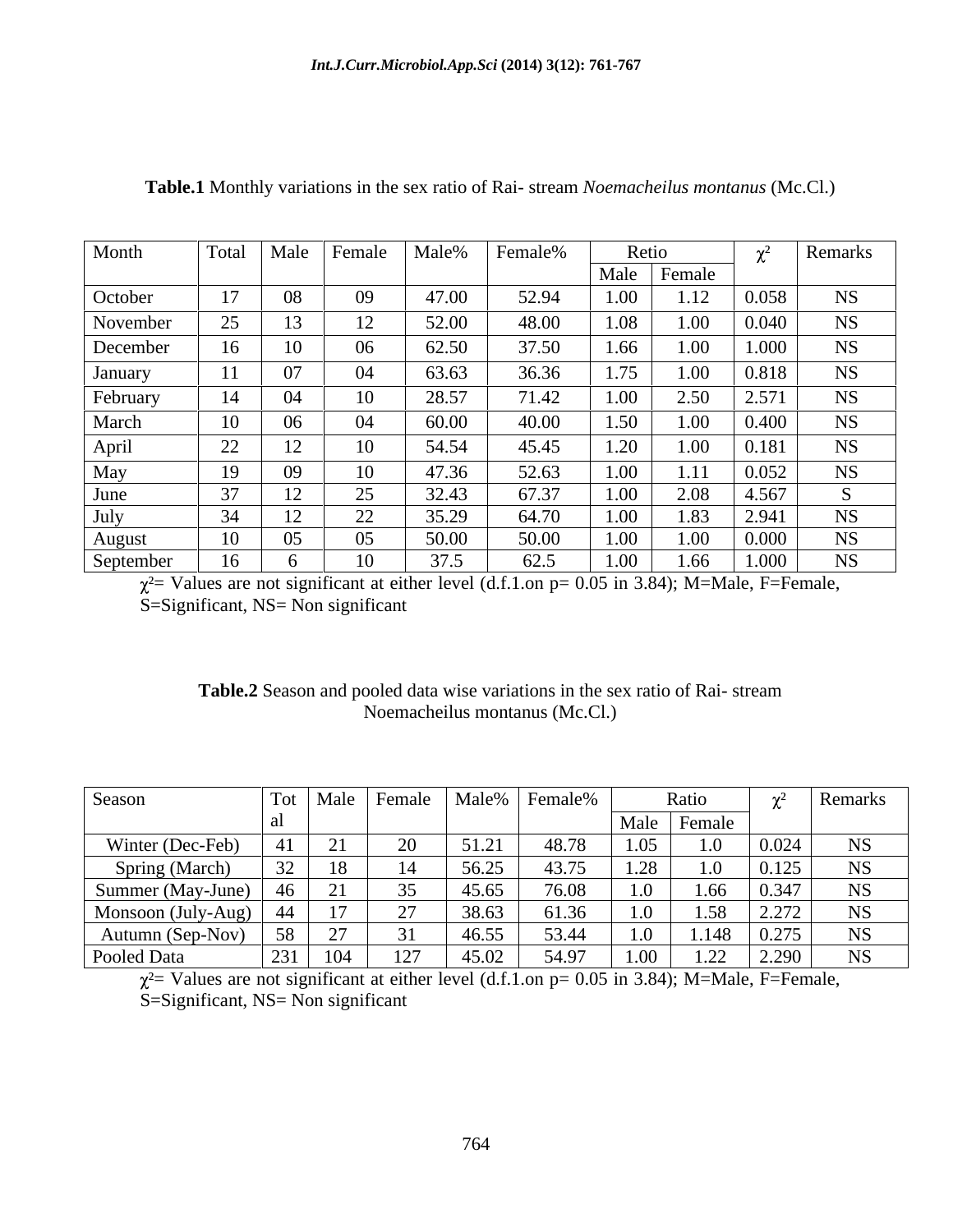

Shendge and Mani (2009). Bahuguna et. al. (2009) reported the sex ratio of 1.29 Male: 1Female during their study in<br>Barilius vagra from river of Mandal. fish *Labeo senegalensis* the sex ratio

the paper is on the basis of month, season

The sex ratio was near about natural in and pooled data, which were found *Puntius conchonius,* 1 male: 1.17 female significant. Variation in the male and from Mandal river estimated by Bahuguna female fishes is also dependent on its et.al (2007). The male: female ratio was locality and fishing gear, therefore, it is 1.1.15 in *Cirrihina reba* calculated by very difficult to give any comment on this *Barilius vagra* from river of Mandal. population of the Gadara, *Noemacheilus*  Montchowui et.al., (2010) reported in the *montanus (Mc.Cl.)*, from almost all the (1:0.96) was not significantly different During the overall investigation on the from unity. *Noemacheilus montanus (Mc.Cl.),* the sex The sex population estimation presented in i.e. 1 male: 1.22 female. The chi-square condition at this moment. From the present work and on the basis of earlier observation it is concluded that the sex localities female fishes are dominated. population was observed non-significant value also showed 3.84 which are non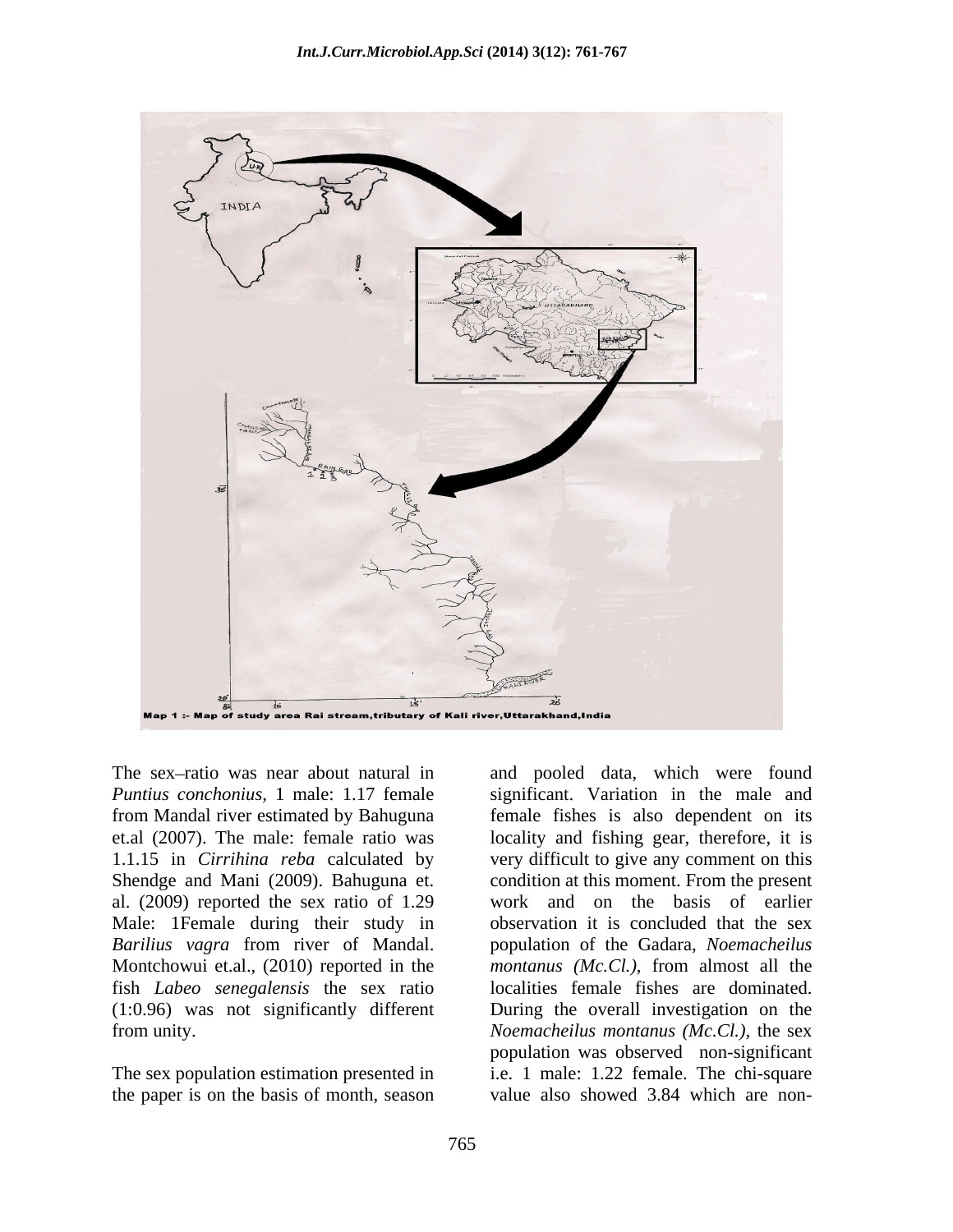significant at 5% level. Nikolsky (1956, 80) suggested that the optimum sex ratio may vary drastically by numerous factors and it may also depend on different water bodies of Pithoragarh District,<br>nopulations inhabiting in different regions Uttarakhand, India. J.Natcon.22 populations inhabiting in different regions. Uttarakhar<br>(1):19-24.

K. Dobriyal, Head, Department of Zoology, Campus Pauri, H.N.B.Garhwal mula. (2009). University (Central University) Srinagar Garhwal and Prof. D.R.Khanna, former Dean and Head, Department of Zoology,<br> *Puntius* conchonius (Pisces: Gurukul Kangare University, Haridwar for Cyprinidae) from Garhwal Himalaya.

- Bahuguna, P. and Kumar, R. (2011). Sex composition analysis of a Himalayan
- Bahuguna, P., Joshi, H.K. and Kumar, R. (2011). Sex population status of
- Bahuguna, P., Kumar, R. and Bhatia, D. (Hamilton-Buchanan) (Pisces: Central Himalaya, India. *Indian J. Environ. and Ecoplan.* Vol.17 (1-2):
- Bahuguna, P., Kumar, R. and Shah, K.K. capacity and sex ratio in a hill  $-$  stream Himalaya, Uttarakhand. *Uttar Pradesh*
- Bahuguna, P., Kumar, R., Joshi, H.K.,

Bhatia, D., (2010c). Sex-composition status in sucker head Gadale, *Garra lamta* (Ham.-Buch.) in the spring fed water bodies of Pithoragarh District, Uttarakhand, India. *J.Natcon.22 (1)*:19-24.

- Acknowledgements Bahuguna, P., R. Kumar and K.K.Shah: Authors sincerely acknowledge to Prof. A. Barilius vagra (Ham.) from spring fed Breeding power and Sex ratio in *Barilius vagra* (Ham.) from spring fed river Mandal, Garhwal Himalaya, India. *Aquacult* Vol (2): 279-283 (2009).
- constant encouragement. *Environment Conservation J.* (1-2): Bahuguna, P.K., H. K. Joshi, and A. K. Dobriyal: Fecundity and sex ratio in *Puntius conchonius* (Pisces: Cyprinidae) from Garhwal Himalaya. 37-43 (2007).
- **References** Chacko, P. I. and S.V. Ganapati: On the bionomics of *Hilsa ilisha* (Ham.) in Godavari river. *Madras Univ. J.* 18: 16-24 (1949).
	- cold water cat fish *Pseudechenies*  Dobriyal, A.K., K.S. Negi, H. K. Joshi and *sulcatus* (McClelland) in the eastern **K.L.Bisht:** Breeding capacity of ram Ganga River, Uttarakhand, India. *Crossocheilus latius latius* (Pisces: *J. Natcon*.23 (1): 105-110. Cyprinidae) in the river Mandakini of K.L.Bisht: Breeding capacity of Garhwal, Uttaranchal. *Flora and Fauna* Vol 10: 151-153 (2004).
	- *Lepedocephalythys guntea* (Hamilton) Dobriyal, A.K., N. Kumar, A.K. Bahuguna in the lotic water body of Pauri and H. R. Singh: Breeding ecology of Garhwal District, Uttarakhand. *Uttar* some coldwater minor carps from *Pradesh J. Zool. 31(1):* 349 Garhwal Himalayas. In: *Cold water* (2010a). Estimation on the sex Singh and W.S. Lakra), Narendra composition of *Barilius bendelisis* Publishing House, Delhi. 177-186 some coldwater minor carps from *aquaculture and fisheries*. (Eds H. R. (2000).
	- Cyprinidae) from Kumaun region of Holick, J., K.Hensel, J. Nielslanik and I. J. 85-88. Published by Dr.W.Junk. Dordecht J. Skace: The *Eurassian hucken* and *Hucho hucho* largest- salmon of world. Boston: Lancaster, pp  $... + 239$  (1988).
	- (2010b). Studies on the reproductive Jameela Beevi, K.S. and Ramachandran, A. loach fish *Noemacheilus denisoni Day* Day in the fresh water bodies of *from river Mandal of Garhwal* (2005). Sex ratio in *Puntius vittatus* Ernakulam District, Kerala. *Zoos Print Journal* 20(9): 1989-1990.
	- *J. Zool. 30(1):* 71-76. Johal, M. S. and R. K. Negi: Maturity, Balode, V.P., Kotnala, C.B. and endangered fish,Golden Mahseer Torfecundity and sex -ratio of an